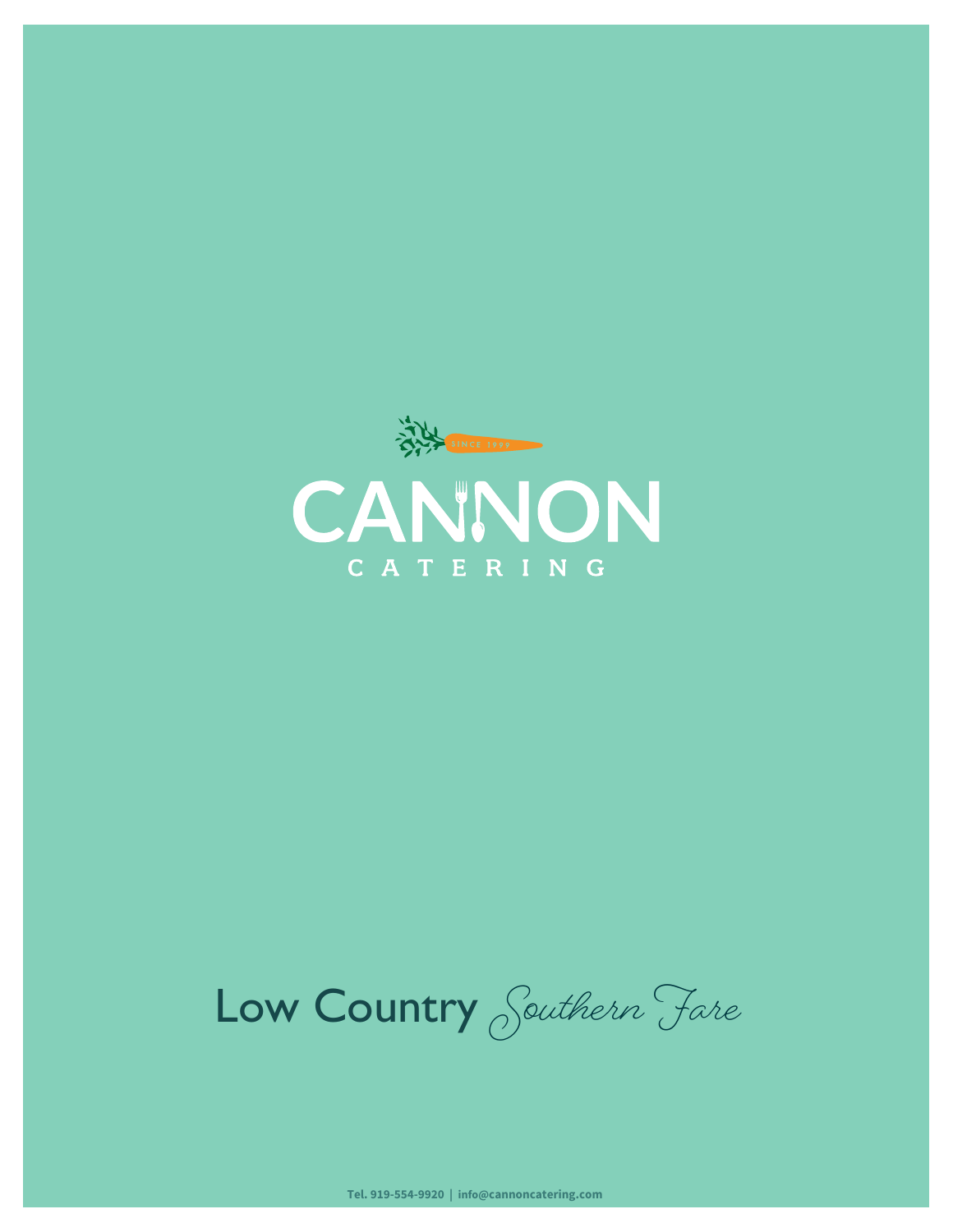Low County Southern Fare

## **PASSED STARTERS**

#### *Choose 3*

Chicken Salad in Phyllo Shells

Old Bay Shrimp Cocktail Shots *- add \$1.50*

Heirloom tomato and Fresh Mozzarella Skewers

Garden Herbed Cheese Stuffed Mushroom Caps

Deviled Eggs Bacon topped Pimento Cheese in phyllo shells BBQ Pork in phyllo shells topped with fresh cilantro Petite buttermilk biscuits with Virginia ham

Mini Crab Cakes with Remoulade - *add \$2.50* 

*Mint Julep or Strawberry Lemonade • Iced Water with Orange Slices • Served in glass dispensers*

## **ENTREES**

#### *Choose 2*

# **CHARLESTON GRILLED CHICKEN**

with Roasted Corn, Black Bean, Tomato Hash

### **FRENCH GARLIC FARMHOUSE CHICKEN** Smothered with Caramelized Garlic, White Wine, Fresh Squeezed Lemon, and Basil

# **GRILLED BOURBON BBQ CHICKEN**

Marinated and Grilled to Perfection

### **NORTH CAROLINA PULLED PORK**

served with NC vinegar BBQ and Texas Pete

#### **GRILLED ROSEMARY RANCH CHICKEN**

**Marinated in Fresh Rosemary, Olive Oil, and House Buttermilk Ranch this Chicken is Tender and Delicious**

### **BATTLE OF THE BBQ s**

NC Pulled Pork in Vinegar Based BBQ Sauce Texas Pulled Pork in a Bold & Sweet BBQ Sauce Served with Coleslaw & Texas Pete on the Side

**HERBED CRUSTED PORK LOIN** with Tipsy Peaches

**SLOW ROASTED SIRLOIN BEEF TIPS** in Red Wine Pan Gravy With Celery & Onions

#### **BUTTERMILK FRIED CHICKEN**

## **LOW COUNTRY CAJUN SHRIMP & GRITS** plump sautéed shrimp, cheesy grits, chopped tomatoes, boar's head ham and crispy bacon

#### **CLASSIC TIDEWATER BOIL**

Jumbo shrimp, red new potatoes, kielbasa, corn of the cob in Old Bay Seasoning.

#### **GARDEN VEGETABLE PASTA PRIMAVERA**

in a parmesan cream sauce

#### **BE EF BRISKET CARVING STATION**

 **& Slow with Dry Rub till Fall Cooked Low Apart Tender and Basted with Smoky Sweet BBQ Sauce** 

*\*\* 50 person minimum. A monetary deposit and signed contract is required to hold the date. Deposit will be* subtracted from the final invoice. Minimum guest count is required 2 weeks in advance. You may increase the *guest count after that time. Payment is due in full weeks in advance.* **2**